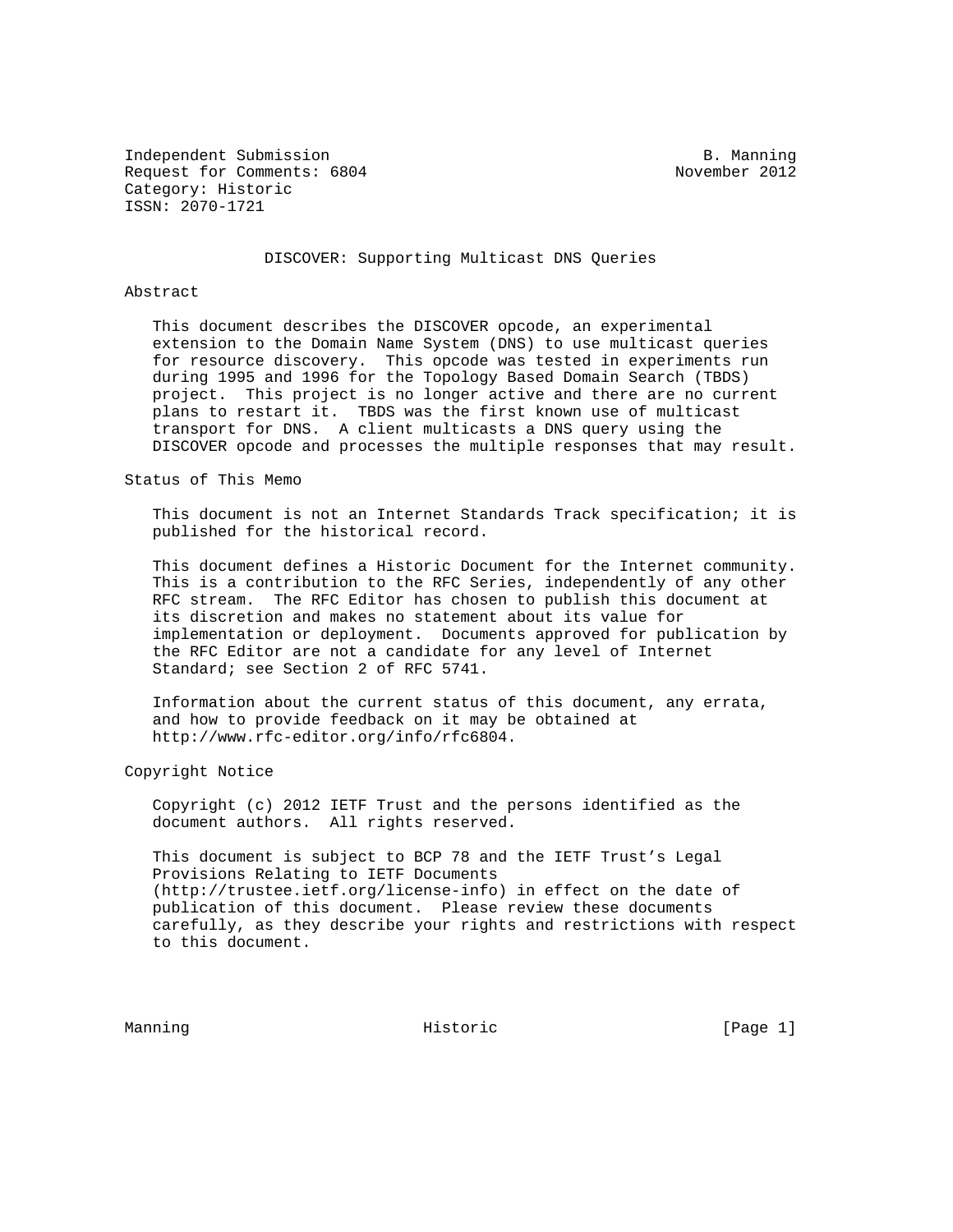## 1. Introduction

 The TBDS project developed extensions to existing network services to enable software for clients and servers of an application to become more resilient to changes in topology by dynamically sensing changes and switching between client/server and peer-peer methods for both end-system-to-server and server-to-server communications.

 The first existing network service to be investigated was the Domain Name Systems (DNS), which is used to map symbolic Internet names to numeric Internet addresses. Based upon a hierarchical tree structure, the DNS relies upon uninterrupted connectivity of nodes to a special set of static, manually configured root servers. To improve the robustness and availability of the DNS service, TBDS developed and defined enhancements that enable nodes to map names to numbers without the need for uninterrupted connectivity to the Internet root servers. These techniques were automated, allowing transition between connected and unconnected operations to be done without direct human intervention.

 These enhancements to the DNS server code are based on the open source BIND to support reception and processing of multicast packets.

 Proof-of-concept modifications to BIND 8.1.2 were made to show that multicast awareness could be added to BIND. An analysis was made of the existing DNS code deployment and the schedule of new feature deployment so that we could synchronize TBDS with a more appropriate code base. Testing identified a race condition due to overloading the semantics of the DNS opcode that was used to communicate to servers.

 This race condition was explored within the IETF regarding use of existing DNS opcodes. Discussion within the team and with others in the IETF led to the idea that we needed a new opcode that would not overload the semantics of existing opcodes. The original DNS design specification presumes that few clients exist that would share common DNS data. To correct this problem, a new opcode was designed to disambiguate TBDS requests from normal nameserver requests.

 In the standard Domain Name System (DNS) [1] [2], queries are always unicast using the QUERY opcode. The TBDS research project [5], funded under DARPA grant F30602-99-1-0523, explored the use of multicast DNS [1] [2] queries for resource discovery by autonomous, mobile nodes in disconnected networks. The operations model is covered in the TBDS documentation. Multicast queries may return multiple replies, while the standard DNS QUERY operation (see Sections 3.7, 4.3, and 5 of RFC 1034 [1]; and Section 4.1.1 of RFC 1035 [2]) expects a single reply. Instead of extending the QUERY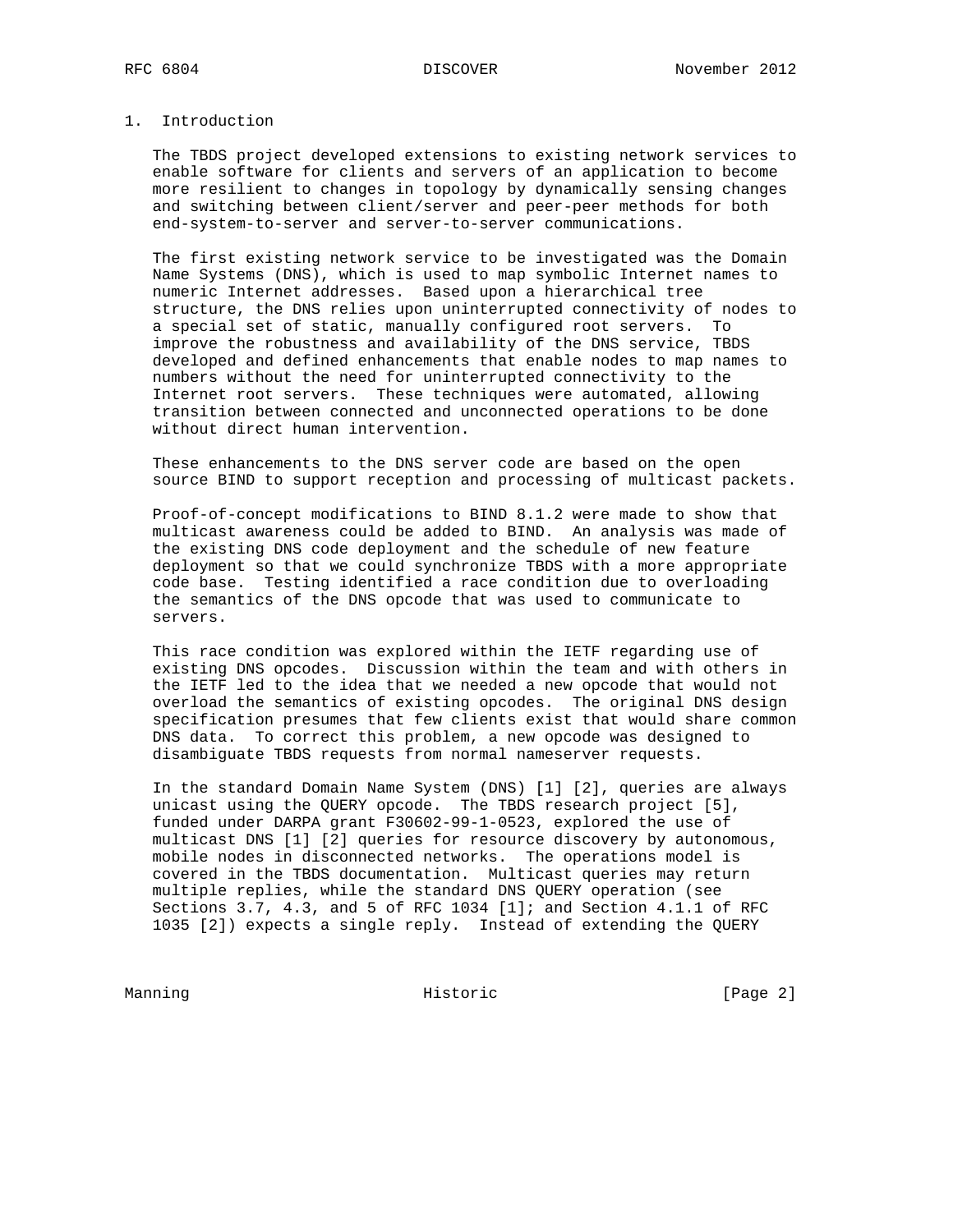opcode, the project developed and tested a new query operation, DISCOVER, that was designed to accommodate multiple responses from a multicast query. The ability to accept multiple replies provides a basis for discrimination of man-in-the-middle attacks, which succeed by being the first to respond. Use of DISCOVER requires the use of caching in the receiver, so the ephemeral nature of stub resolvers is precluded.

 This memo documents the processing rules for DISCOVER, for possible incorporation in a future revision of the DNS specification.

 The key words "MUST", "MUST NOT", "REQUIRED", "SHALL", "SHALL NOT", "SHOULD", "SHOULD NOT", "RECOMMENDED", "MAY", and "OPTIONAL" in this document are to be interpreted as described in BCP 14, RFC 2119 [3].

2. DISCOVER Processing Rules

 A requester will send a DISCOVER query message to a multicast destination address, with some particular multicast scope. The requester must be prepared to receive multiple replies from multiple responders, although we expect that there will be a single reply per responder.

 DISCOVER responses (i.e., response messages from DISCOVER queries) have standard Answer, Authority, and Additional sections. For example, the DISCOVER response is the same as the response to a QUERY operation. Zero-content answers should not be sent, to avoid badly formed or unfulfilled requests. Responses should be sent to the unicast address of the requester, and the source address should reflect the unicast address of the responder. DISCOVER responses may echo the request's Question section or leave it blank, just as for QUERY.

DISCOVER works like QUERY, with the following exceptions:

 1. The Question section of a DISCOVER operation contains <QNAME=zonename,QTYPE=SOA> tuples, if the section is present.

 Within TBDS, this structure was augmented with: <QNAME=service,QTYPE=SRV>. While this worked, it would be cleaner to ask the SRV question in a separate pass; any future work should take this into consideration.

 2. If QDCOUNT equals 0, then only servers willing to do recursion should answer; other servers must silently discard a DISCOVER request with QDCOUNT equals 0.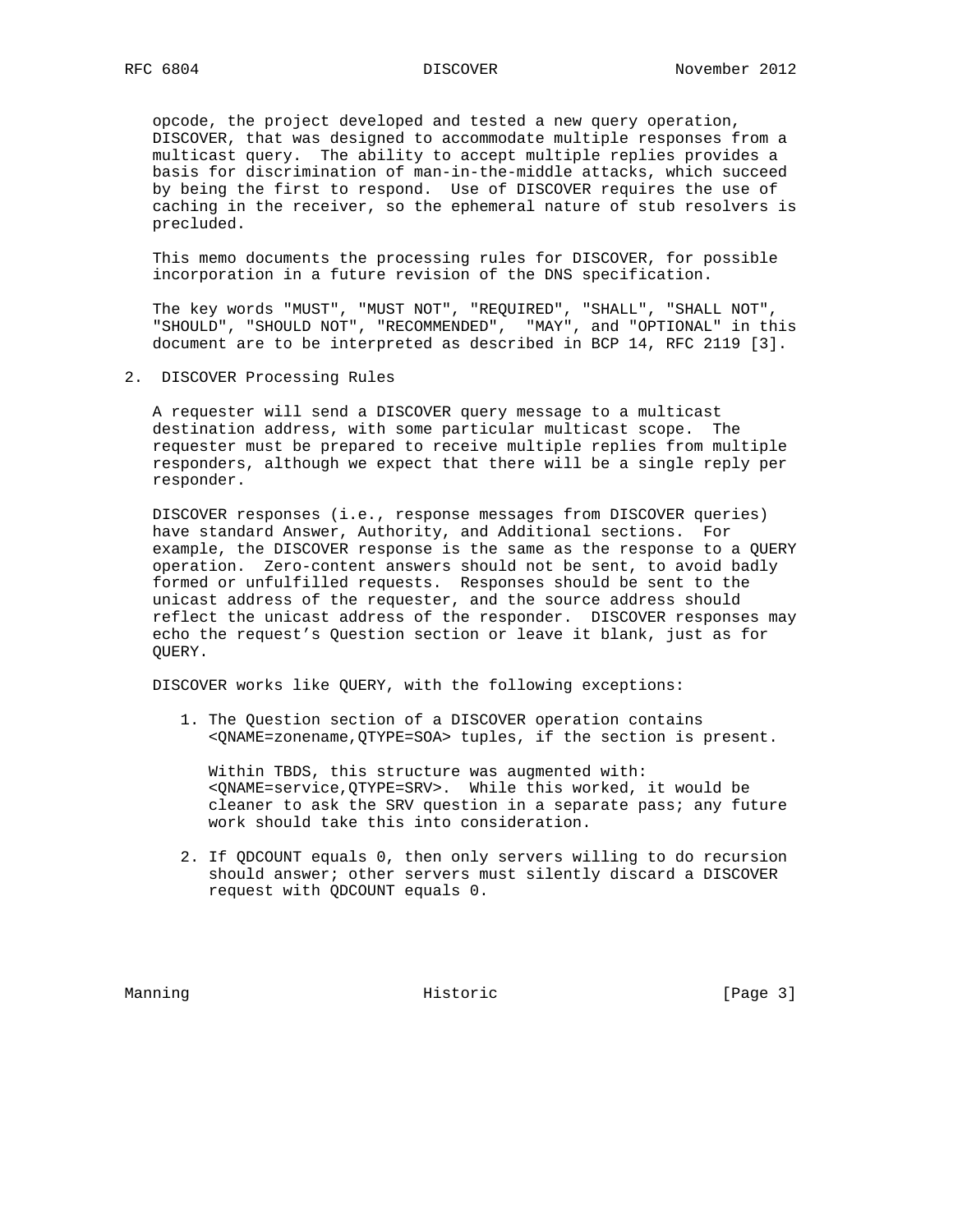3. If QDCOUNT is not equal to 0, then only servers that are authoritative for the zones named by some QNAME should answer.

 Hence, replies to DISCOVER queries will always be authoritative or else have RA (Recursion Available) set.

- 3. Using DISCOVER Queries
- 3.1. Performing Host Lookups

To perform a hostname lookup using DISCOVER, a node could:

- o Compute the zone name of the enclosing in-addr.arpa, ip6.int, or ip6.arpa domain.
- o DISCOVER whether any in-scope server(s) are authoritative for this zone.

 If so, query these authoritative servers for local in-addr/ip6 names.

o If not, DISCOVER whether there are recursive servers available.

 If so, query these recursive servers for local in-addr/ip6 names.

 The requester can determine from the replies whether there are any DNS servers that are authoritative (or support recursion) for the zone.

- o Once the host's Fully Qualified Domain Name (FQDN) is known, repeat the process to discover the closest enclosing authoritative server for this local name.
- o Cache all NS and A data learned in this process, respecting Times To Live (TTLs).
- 3.2. Performing Service Lookups

 To lookup a service name using DISCOVER, the following steps may be used:

 o Use DISCOVER as outlined in Section 3.1 to perform gethostbyaddr() and then gethostbyname() on one's own link local address. This gives a list of local authoritative servers.

Manning **Historic** Historic **Example 1** (Page 4)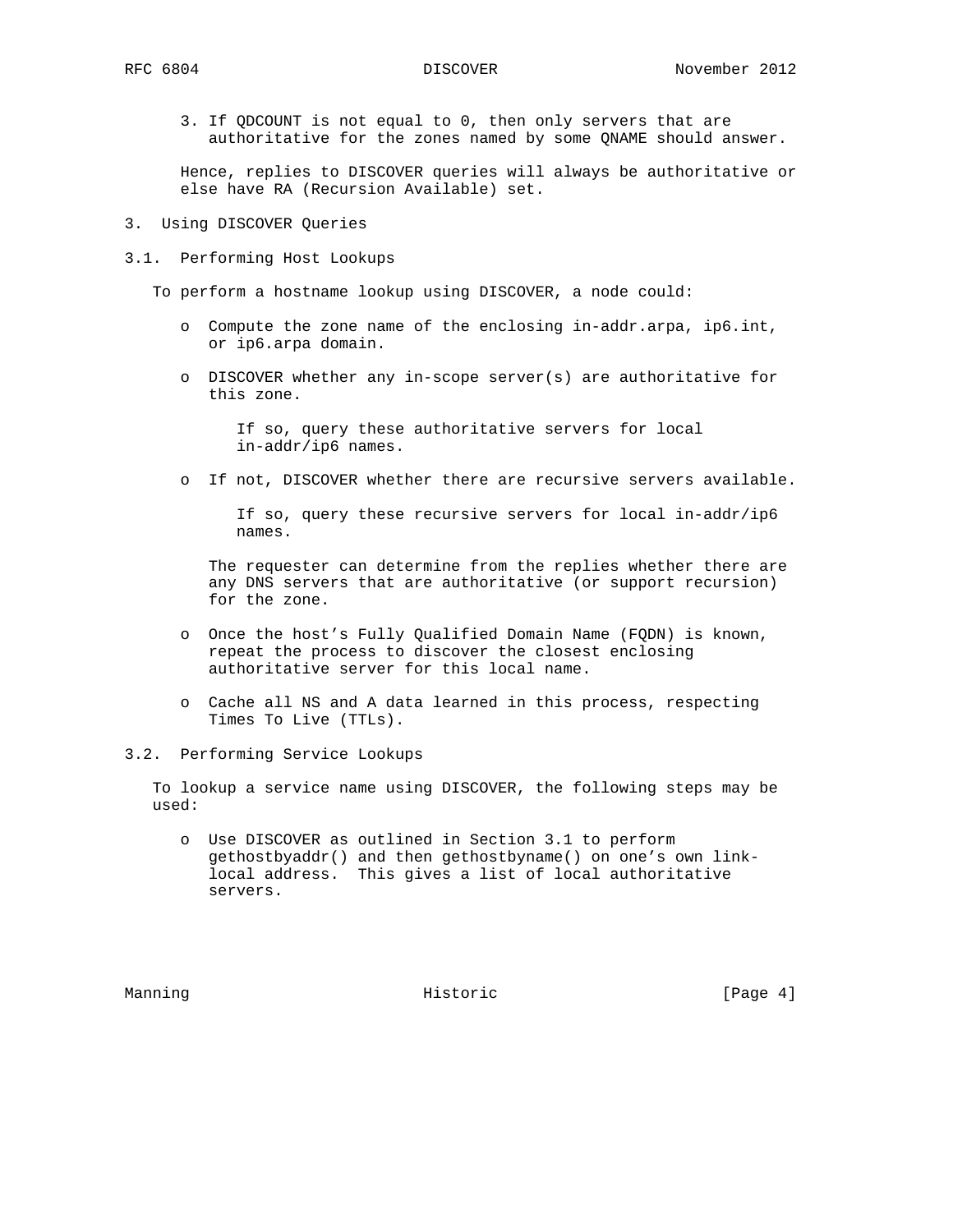- - o Assume that the closest enclosing zone for which an authoritative server responds to an in-scope DISCOVER message is this host's "parent domain", and compute the SRV name as

\_service.\_transport.\*.parentdomain.

 This is a change to the definition provided in RFC 1034 [1]. A wildcard label ("\*") in the QNAME used in a DNS message with the opcode DISCOVER should be evaluated with special rules: the wildcard should match any label for which the DNS server data is authoritative. For example 'x.\*.example.com.' would match 'x.y.example.com.' and 'x.yy.example.com.', provided that the server was authoritative for 'example.com.'

 o Finally, send an SRV query for this SRV name to the discovered local authoritative servers to complete the getservbyname() call.

 This call returns a structure that can be populated by response values, as follows:

- s\_name The name of the service, "\_service" without the preceding underscore.
- s\_aliases The names returned in the SRV Resource Records (RRs) in replies to the query.
- s\_port The port number in the SRV RRs replies to the query. If these port numbers do not match, one of the port numbers is chosen, and only those names that correspond are returned.
- s\_proto The transport protocol passed from the DNS process using the "\_transport" label, without the preceding underscore.
- 3.3. Using DISCOVER for Disconnected Names

 DISCOVER allows discovery of a host (for example, a printer offering LPD services) whose DNS server answers authoritatively for a domain name that hasn't been delegated to it, but is defined within some local scope. Since DISCOVER is explicitly defined to discover undelegated zones for tightly scoped queries, this behavior isn't a violation of DNS's coherency principles. Note that a responder to DISCOVER might not be traditional DNS software, it could be special purpose software.

Manning **Historic** Historic **Example 19** (Page 5)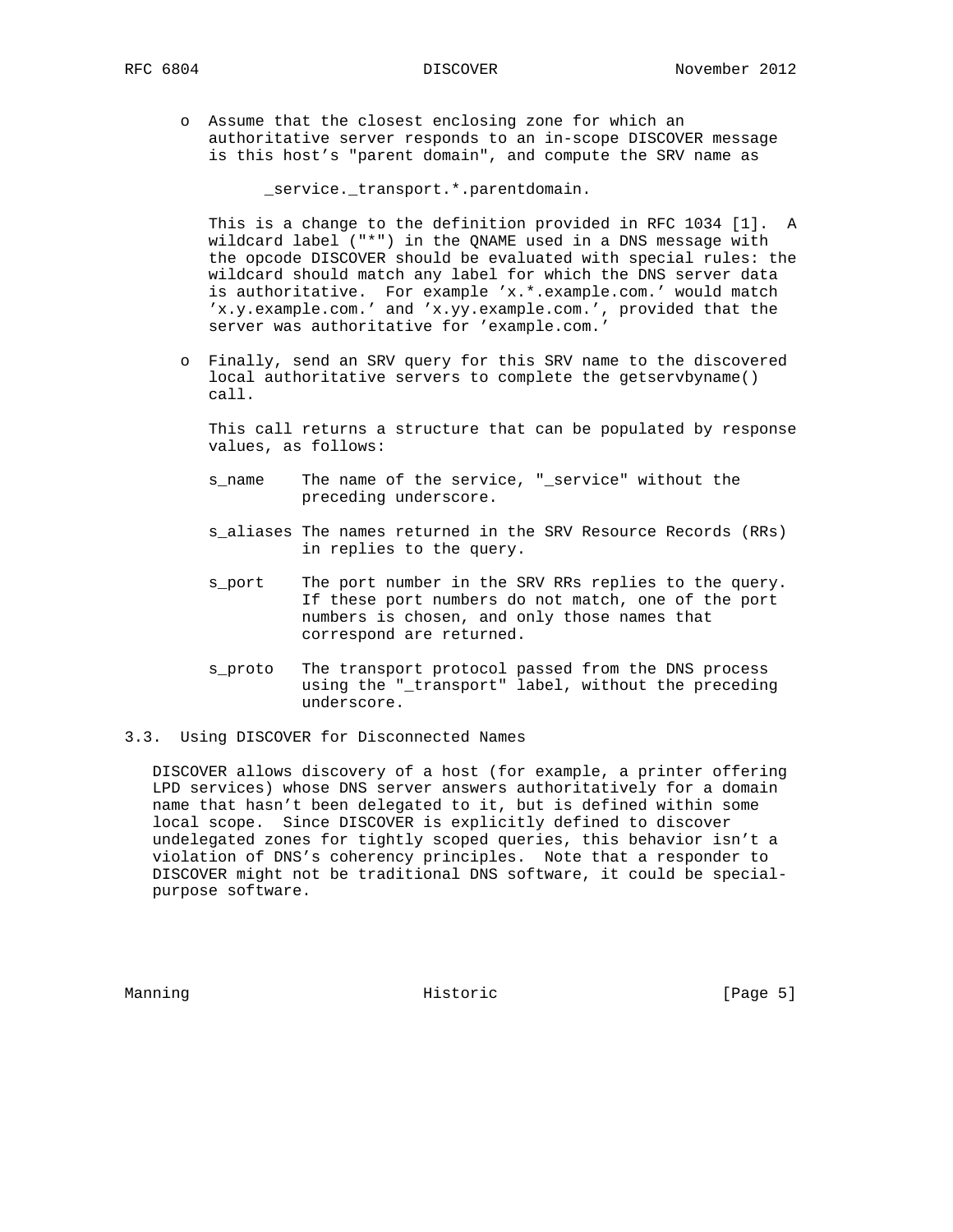DISCOVER usage for disconnected networks with no authoritative servers can be achieved using the following conditions:

- o Hosts run a "stub authoritative server" that acts as though its FQDN were a zone name.
- o The computed SOA gives the host's FQDN as the MNAME, "." as the ANAME, seconds-since-1Jan2000 as the SERIAL, and low constants for EXPIRE and the other SOA timers.
- o NS is used as the host's FQDN.
- o The glue is computed as the host's link-local address, or hosts may run a "DNS stub server" that acts as though its FQDN were a zone name.

 The rules governing the behavior of this server consist of a single change to the method of use, and no change whatsoever to the current format of DNS packets. Specifically, this extension allows UDP DNS queries, as documented in RFC 1035, Sections 4.1.1, 4.1.2, and 4.2.1, to be addressed to port 53 of statically assigned relative offset -4 within the range of multicast addresses defined as "administratively scoped" by Section 9 of RFC 2365 [6]. Within the full /8 of administratively scoped addresses, this corresponds to the destination address 239.255.255.251. Until the Multicast-Scope Zone Announcement Protocol (MZAP) or a similar protocol is implemented to allow hosts to discover the extent of the local multicast scopes that enclose them, it is anticipated that implementations will simply utilize the destination address 239.255.255.251. Queries sent via multicast MUST NOT request recursion.

 In order to receive multicasted queries, DNS server implementations MUST listen on the -4 offset to their local scope (as above, in the absence of a method of determining the scope, this will be assumed to be relative to the full /8 allocated for administratively scoped multicast use, or 239.255.255.251) and respond via ordinary unicast UDP to ONLY those queries for which they have a positive answer that originated within a locally-configured zone file. That is, a server MUST NOT answer a multicasted query with cached information that it received from another server, nor may it request further resolution from other servers on behalf of a multicasted query. A multicast capable server may, however, utilize multicast queries to perform further resolution on behalf of queries received via ordinary unicast. This is referred to as "proxy" operation. Multicast enabled DNS servers MUST answer multicasted queries non authoritatively. That is, when responding to a query that was

Manning **Historic** Historic **Example 19** (Page 6)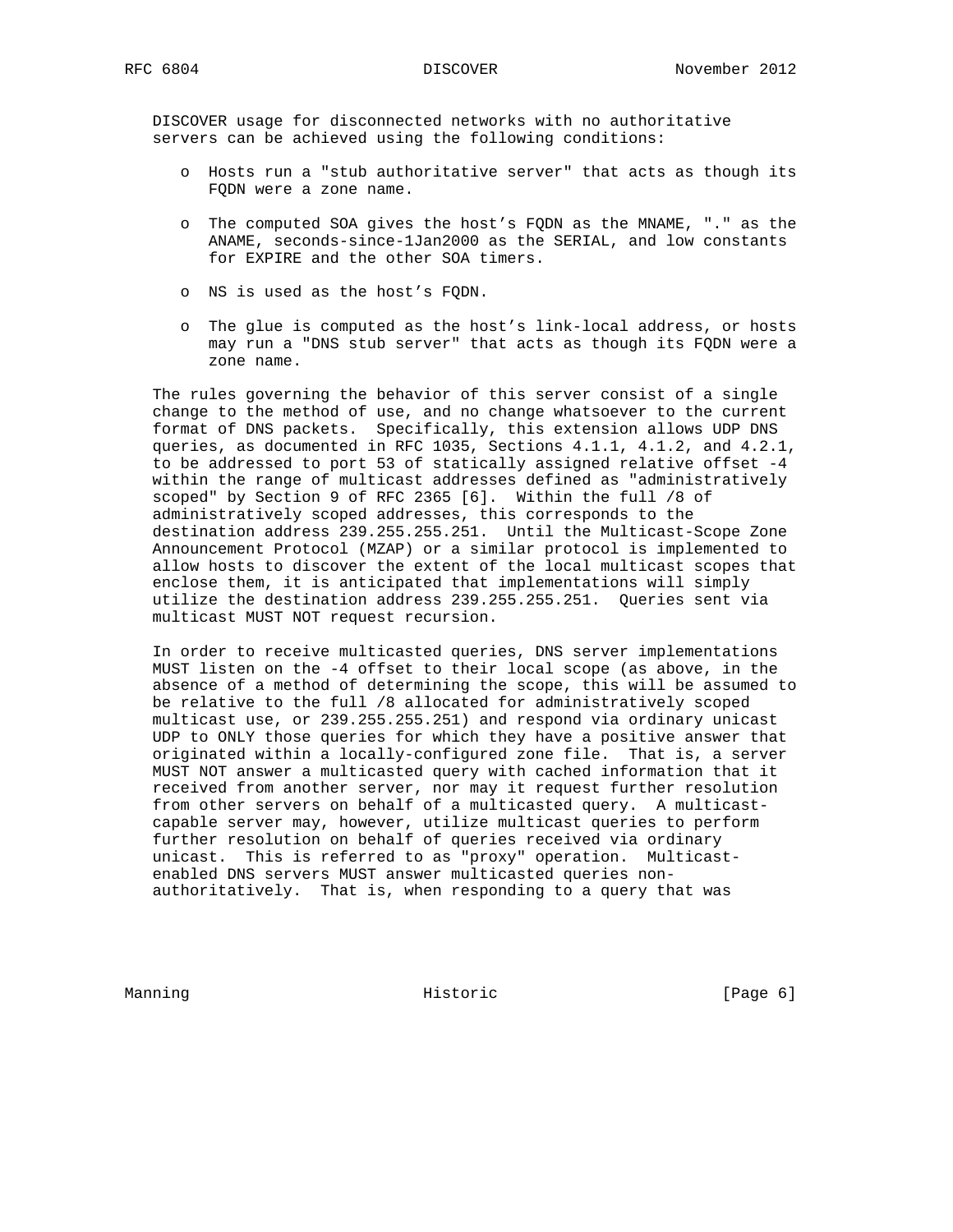received via multicast, they MUST NOT include an NS record that contains data that resolves back to their own IP address and MUST NOT set the AA bit.

 Resolvers MUST anticipate receiving no replies to some multicasted queries, in the event that no multicast-enabled DNS server implementations are active within the local scope, or in the event that no positive responses exist to the transmitted query. That is, a query for the MX record for host.domain.com would go unanswered if no local server was able to resolve that request, if no MX record exists for host.domain.com, or if no local servers were capable of receiving multicast queries. The resolver that initiated the query MUST treat such non-response as a non-cacheable negative response. Since this multicast transmission does not provide reliable delivery, resolvers MAY repeat the transmission of a query in order to assure themselves that is has been received by any hosts capable of answering; however, any resolvers that repeat a query MUST increase the interval by a factor of two between each repetition. It is more likely, however, that any repeated queries will be performed under the explicit direction of the application driving the query, rather than autonomously by the resolver implementation.

 It will often be the case that multicast queries will result in responses from multiple servers. In the event that the multicast query was generated via a current API such as gethostbyname, or as the result of a proxy operation, the first response received must be passed to the requesting application or host, and all subsequently received responses must be discarded. Future multicast-aware APIs that use DISCOVER should anticipate receiving multiple independent RR sets in response to queries and using external heuristics for selecting the most appropriate RR set.

 Such servers should answer DISCOVER packets for its zone, and will be found by the iterative "discover closest enclosing authority server" by DISCOVER clients, in either the gethostbyname() or SRV cases described above. Note that stub servers answer only with zone names that exactly match QNAME's, not with zone names that are owned by QNAME's.

4. IANA Considerations

 At such time as this idea might be considered for a future addition to the DNS protocol, IANA would need to assign a value for the opcode.

Manning **Historic** Historic **Example 1** (Page 7)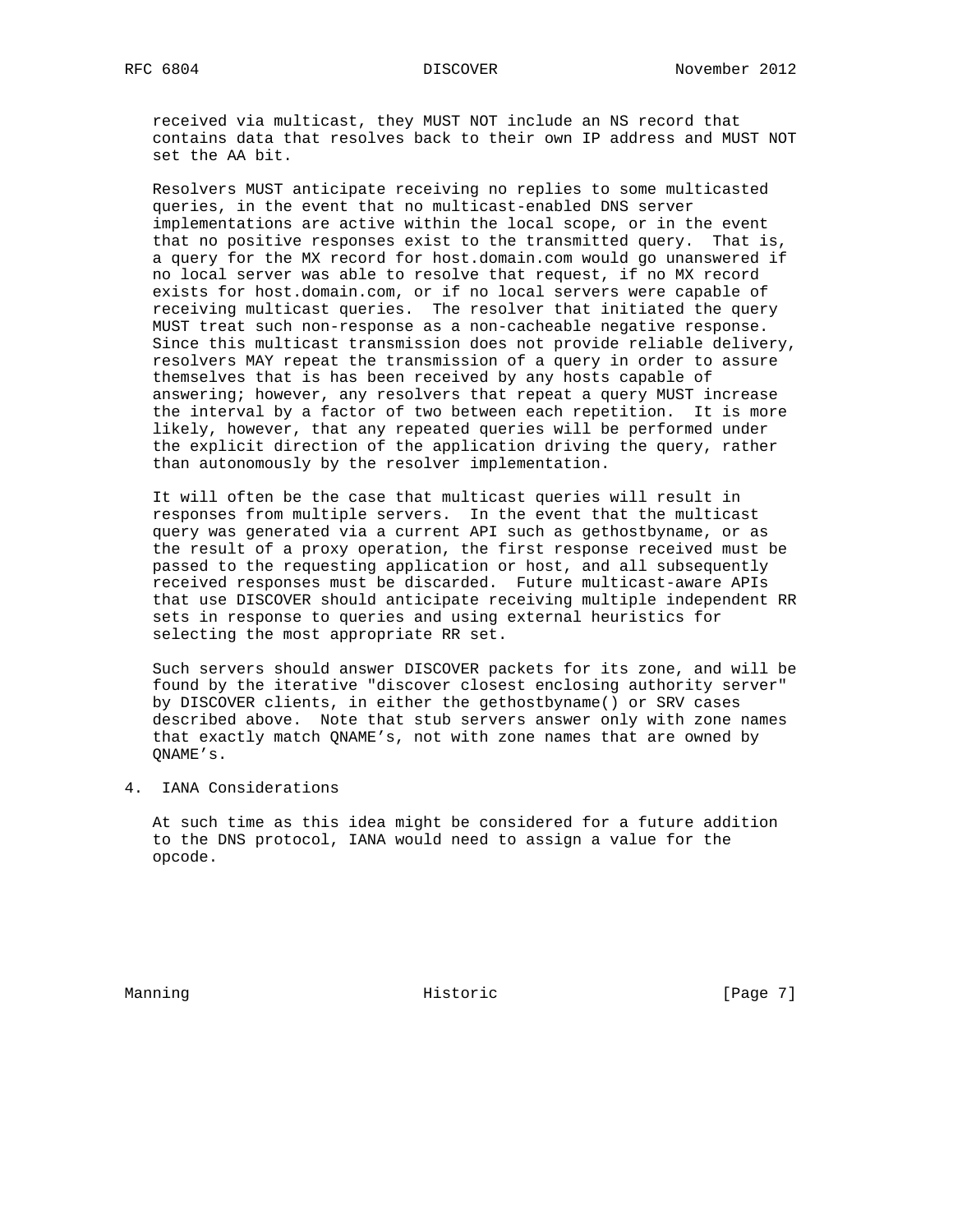### 5. Security Considerations

 The following paragraph on security considerations was written very early in the use and exploration of IP multicast and, as such, represents a fairly naive view on the type and scope of exploits that are enabled through the use of IP multicast. A more up-to-date understanding of multicast security considerations may be found in RFC 5294 [4].

 No new security considerations are known to be introduced with a new DNS query operation. However, using multicast for service discovery has the potential for denial of service from flooding attacks. How to scope multicast is not part of the DISCOVER processing rules. It may also be possible to enable deliberate misconfiguration of clients simply by running a malicious DNS server that falsely claims to be authoritative for delegations. One possible way to mitigate this threat is to use credentials, such as CERT resource records within an RR set. The TBDS project took this approach. TBDS did not directly utilize DNS Security (DNSSEC), so possible interactions with DNSSEC aware/-capable servers are unknown.

6. Acknowledgments

 This material was generated in discussions on the mdns mailing list hosted by Zocalo in March 2000 and updated by discussions in September/October 2003 on a closed mailing list. David Lawrence, Scott Rose, Stuart Cheshire, Bill Woodcock, and Erik Guttman were active contributors. Suzanne Woolf was part of the original implementation team and an invaluable sanity checker. Funding for the RFC Editor function is currently provided by the Internet Society.

- 7. References
- 7.1. Normative References
	- [1] Mockapetris, P., "DOMAIN NAMES CONCEPTS AND FACILITIES", STD 13, RFC 1034, November 1987.
	- [2] Mockapetris, P., "DOMAIN NAMES IMPLEMENTATION AND SPECIFICATION", STD 13, RFC 1035, November 1987.
	- [3] Bradner, S., "Key words for use in RFCs to Indicate Requirement Levels", BCP 14, RFC 2119, March 1997.
	- [4] Savola, P. and J. Lingard, "Host Threats to Protocol Independent Multicast (PIM)", RFC 5294, August 2008.